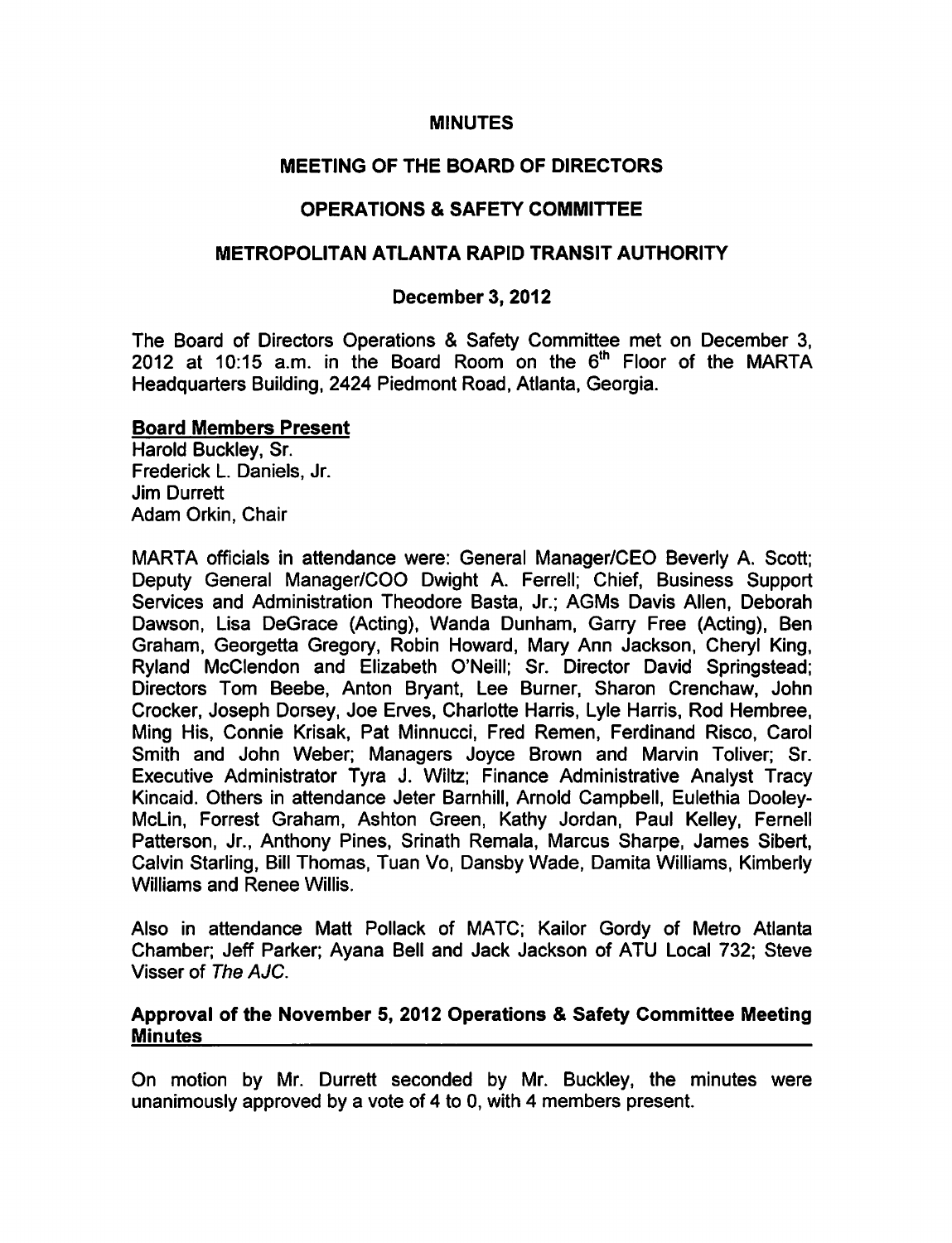## Resolution Authorizing the Award of a Contract for the Procurement of AC Wheel/Axle Overhaul and Repair Services. CP B23566

Mr. Erves presented this resolution authorizing the General Manger/CEO or her delegate to award a contract for the procurement of AC Wheel/Axle Overhaul and Repair Services in the amount of \$5,222,548. The contract term is two (2) years base and one (1) one-year option.

On motion by Mr. Durrett seconded by Mr. Buckley, the resolution was unanimously approved by a vote of 4 to 0, with 4 members present.

## Resolution Authorizing Award of a Sole Source Contract With Motorola Solutions, Inc. for Maintenance and Support Services for the Radio Communications System

Mr. Erves presented this resolution authorizing the General Manager/CEO or her delegate to enter into a Sole Source Contract with Motorola Solutions for Maintenance and Support Services for the Radio Communications System in the amount of \$1,629,723.31.

On motion by Mr. Durrett seconded by Mr. Daniels, the resolution was unanimously approved by a vote of 4 to 0, with 4 members present.

# Resolution Authorizing the Award of Contracts for the Voice Communication Systems Project. RFP P27193

Mr. Graham presented this resolution authorizing the General Manager/CEO or her delegate to award contracts that allow MARTA to procure hardware, software and professional services from multiple local resellers with valid GSA schedules and/or State of Georgia contracts to achieve the best competitive pricing for the Authority in the amount not to exceed \$8,372,100.

On motion by Mr. Durrett seconded by Mr. Buckley, the resolution was unanimously approved by a vote of 4 to 0, with 4 members present.

## Resolution Authorizing Negotiations With a Selected Safety, Health and Industrial Hygiene Services Consultant. A/E 24109

Ms. Jordan presented this resolution authorizing the General Manager/CEO or her delegate to enter into negotiations with the most qualified firms to secure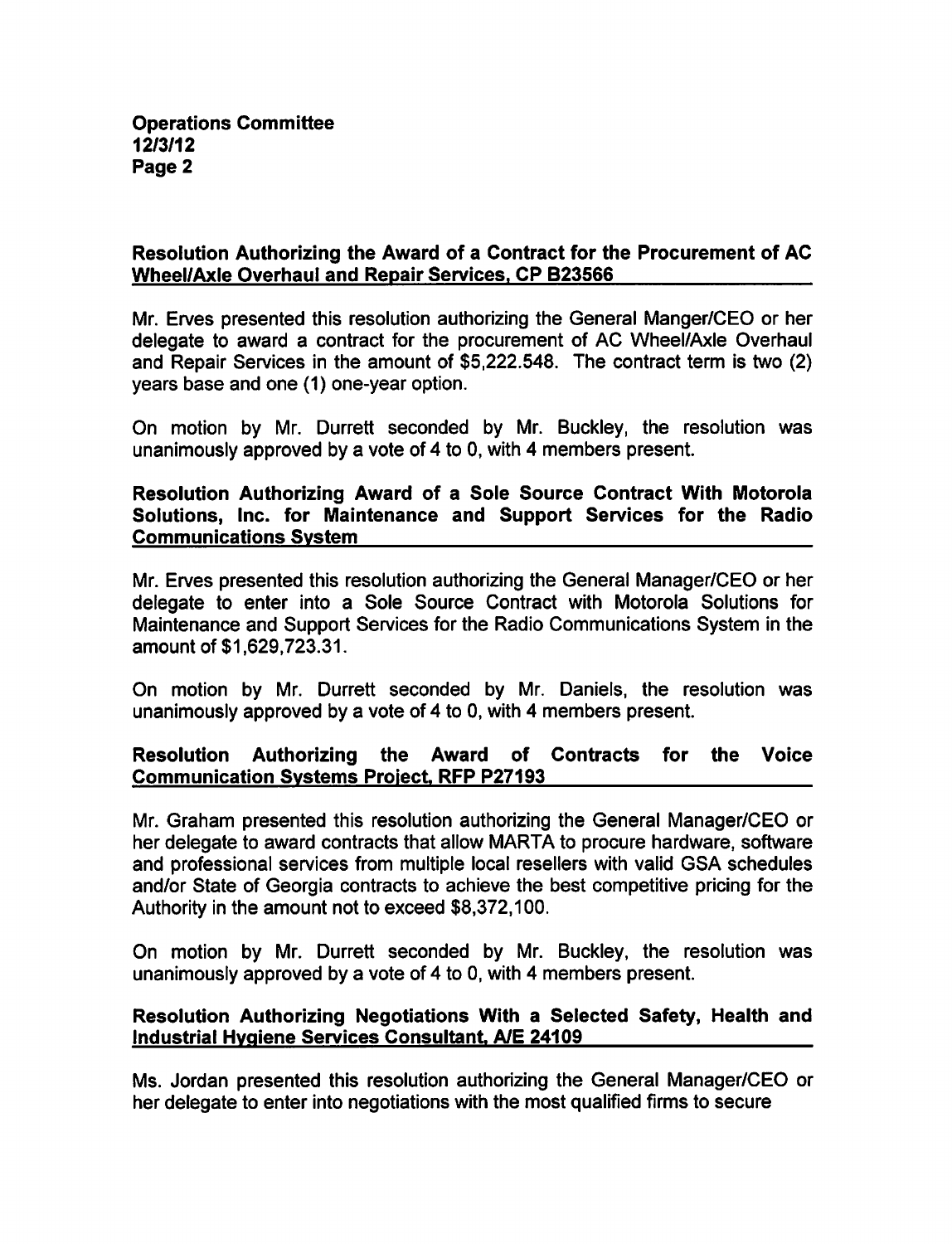Safety, Health and Industrial Hygiene Consulting Services. These services will support on-call system wide safety related to occupational, industrial, system safety/security, asbestos and lead-based paint management services.

On motion by Mr. Durrett seconded by Mr. Buckley, the resolution was unanimously approved by a vote of 4 to 0, with 4 members present.

### Briefing - Safety Update

The bus collision target is currently less than or equal to 2.55 collisions per 100,000 revenue miles. The mobility collision target is less than or equal to 2.85 collisions per 100,000 miles. MARTA grades every collision no matter how minor  $-$  even collisions with no damage. The major collision types are collisions with fixed objects; closely followed by side swipes. Improvement strategies include toolbox safety meetings and defensive driver tips. Defensive driver training is conducted by MARTA drivers with many years of experience. Other strategies are improved data acquisition and analysis, improved accident and investigation through bus supervisor training, a new safety program, Safety Award Recognition program and Mobility Roadeo course.

Mr. Orkin asked how MARTA compares to other markets.

Mrs. Gregory said MARTA compares itself with other markets through the National Transit Database. While the data is steadily improving, it is not always the best data. She noted that she does have data that compares MARTA to WMATA  $-$  i.e., in calendar year 2012 year-to-date; MARTA had 152 collisions in Mobility compared to WMATA's 630 Mobility collisions. In the fixed route, MARTA had 490 collisions reported compared to WMATA's 1,260 collisions.

Mr. Orkin asked if MARTA's collision rate was more or less than other transit systems.

Mr. Ferrell replied considering the number of miles MARTA travels during a 12month period; it is a very good rate  $-$  both for Mobility and fixed route. The National Transit database, depending on how information is reported, can skew comparisons.

Mrs. Gregory said collisions are graded as preventable or non-preventable. Professional drivers are held to a higher standard. The National Safety Council defines a preventable collision one where the driver fails to do everything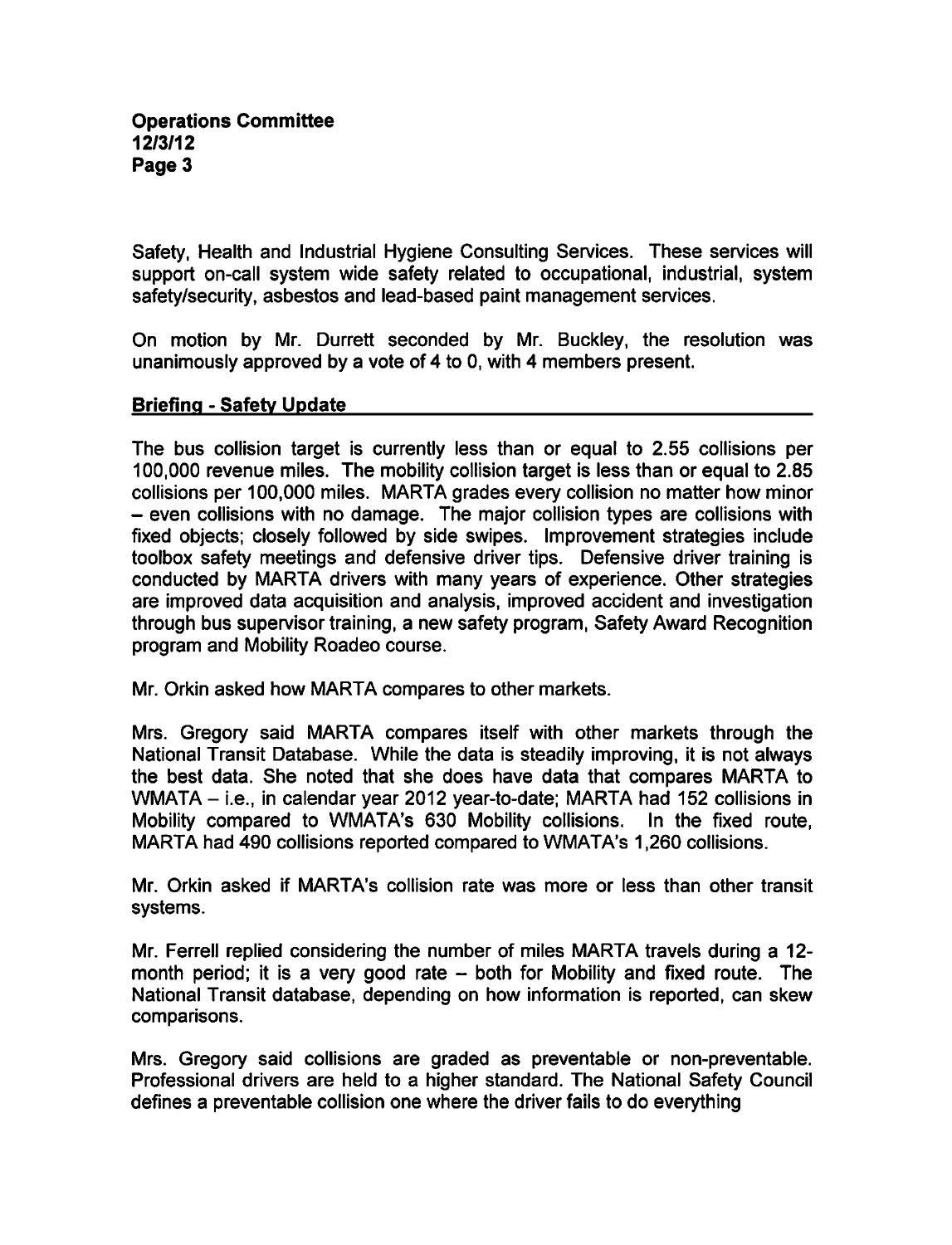## Operations Committee 12/3/12 Page 4

reasonable that could have been done to avoid it. MARTA bus and Mobility operators are challenged by narrow and congested streets and erratic behavior of other motorist on the road. In many cases, operators simply cannot avoid collisions. Last November 2011, the process was changed to include the safety of the driver. This was done to improve the employee perception that MARTA conducts a fair and independent review of collisions.

Under Workers Compensation Guidelines in Georgia, an employee must be absent seven days before the incident is considered lost time. MARTA is not faring very well this year. Staff is further analyzing the data looking for a root cause. The primary cause of injury is soft tissue injury from slips, trips and falls. MARTA has an aging workforce that is prone to back, knee and rotator cuff injuries.

Action plans include defensive driver training, a capital project to replace the aging Risk Management database, review of operational rules and procedures, specific training modules such as push-pull steering techniques, the Safety Award Recognition Program, ongoing Wellness Program, fitness facilities, root cause analysis and review of personal protective equipment guidelines.

Mr. Buckley asked what is being done to deal with sprains.

Mrs. Gregory said MARTA has an aging workforce. In workplace injuries, sprains are always the number one injury type. In comparison, sprains trends fairly well with other industry standards.

Mr. Buckley asked what are we doing to address the risks?

Mrs. Gregory responded that MARTA is focusing on employee fitness, health fairs, specific training modules, etc.

Rails incidents are reported to GDOT; MARTA's State Safety Oversight Agency a fatality or death within thirty days of an incident, injuries requiring immediate medical attention away from the scene for two or more individuals, property damage equal to or exceeding \$25,000, an evacuation for life safety reasons, main line derailment, a collision between two rail transit vehicles or one rail transit vehicle and non-revenue vehicle or any evacuation due to passengers to the wayside.

MARTA tracks near-misses  $-$  (not mandated by GDOT). This is an opportunity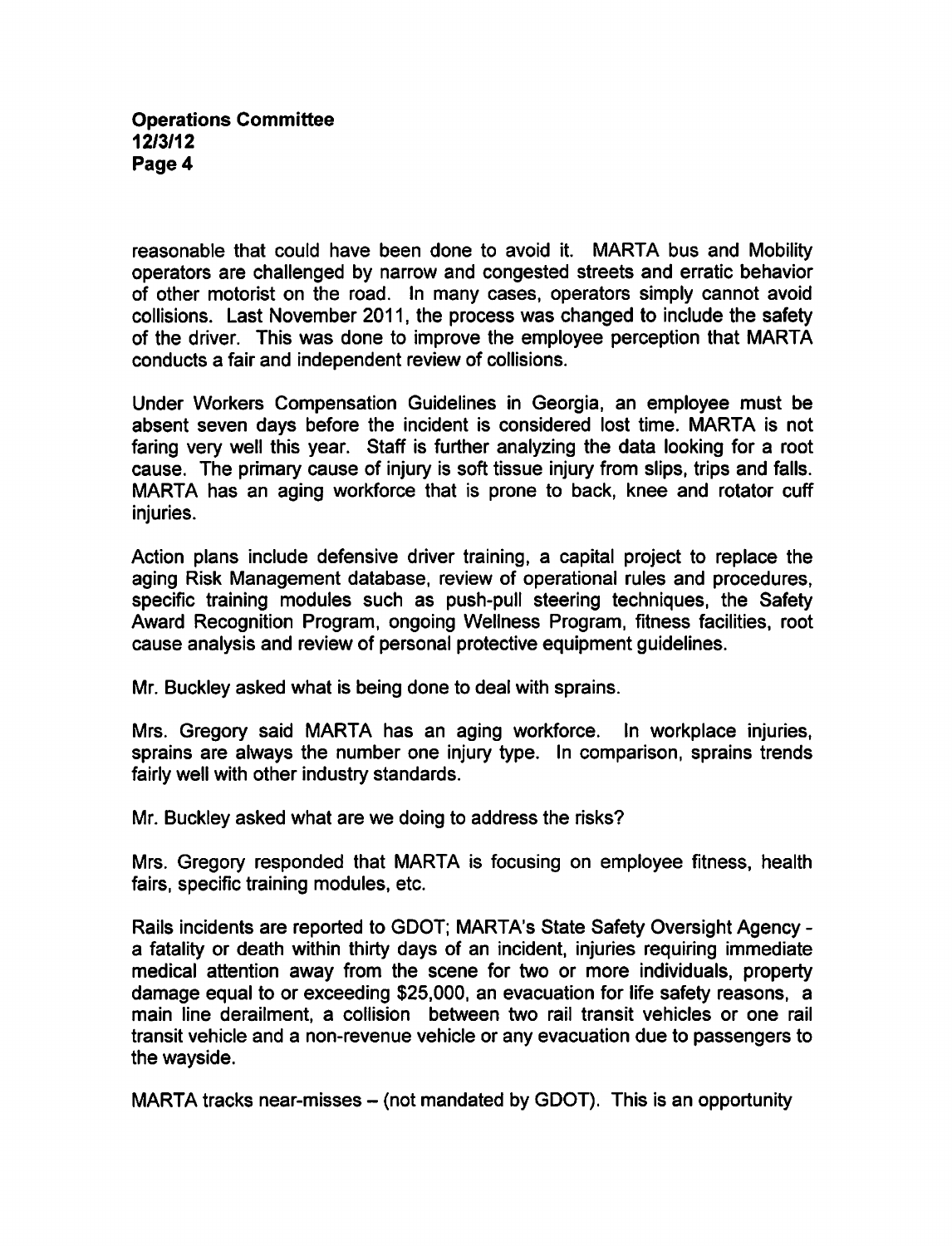to correct errors before a catastrophe happens. There have been eight derailments over the past four years  $-$  these were not train derailments but ontrack equipment.

Red Signal Violations are not mandated by GDOT, but incidents that could be head-on collisions if they are not taken seriously. Over a 5-year period, there have been twenty-three red signal violations; nine of which occurred on the main track. Procedures and processes have been changed to eliminate these violations.

MARTA reports to the National Transit Database. The criteria is a fatality within 30 days of an incidents, deaths from illness and other natural causes are not reportable, entry requiring immediate medical attention away from the scene, property damage equal to or exceeding \$25,000, evacuation for life safety reasons or main track derailment. The ratio to rail miles is in line with the Authority's sister agencies.

Vertical transportation continues to improve through modernization of equipment. There were no incidents in 2012. Availability continues to improve. The first 30 units in the modernization program are complete. MARTA has undertaken specific strategies  $-$  analysis of information through trends, identifying problematic units, field investigation and analysis by the inspector and the consultant, investigation of accidents collaboratively with the Department of Safety, State of Georgia and the MARTA consultants.

Major safety initiatives include MARTA's Marketing Department and Department of Safety launched a public safety video, the Department of Vertical Transportation, Marketing and Safety are working on a safety campaign for vertical transportation to improve patron behavior. MARTA's Safety First Campaign is now in its second year. There have been 111 issues submitted by MARTA employees with 98 successfully closed and 13 still in progress. Educational efforts are ongoing. During 2012, the Office of Safety engaged the American Society of Safety Engineers to develop its examination and preparation workshop to the Department of Safety and Quality of Assurance. The Roadeo course is a big hit in training Mobility operators. The Bus Supervisor Program is ready to launch with the Bus Supervisor Recertification Program next month. The Office of Safety has assigned a system safety expert in the Office of Training to assist in developing new safety training and reviewing existing safety training. The Office of Safety has engaged in a three-year plan with the USDOT Transportation Safety Institute to bring prerequisite courses to MARTA for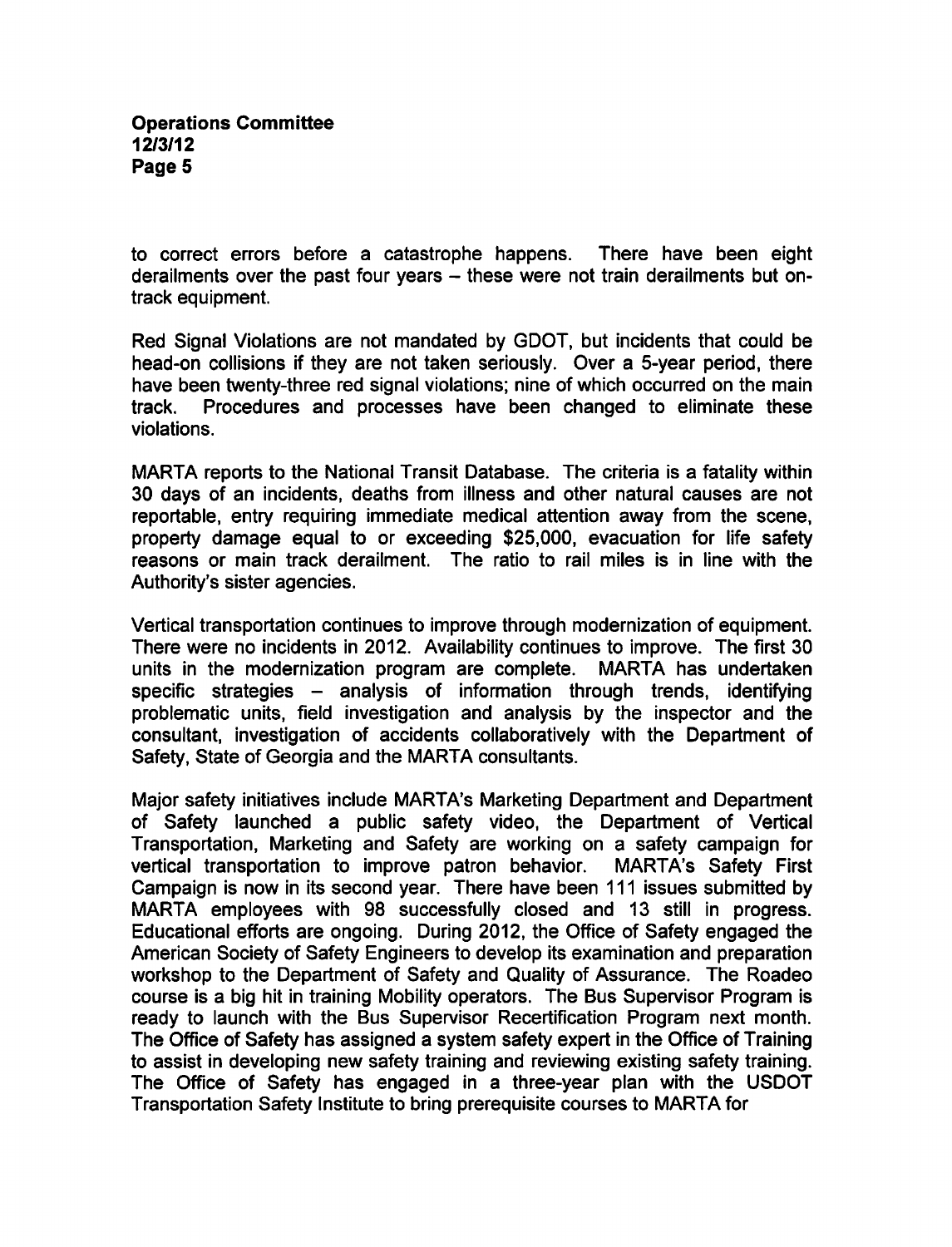employees wishing to earn the USDOT certificate and/or the TSI Safety and Security Program Certification.

Mr. Orkin thanked Mrs. Gregory for a great presentation. He challenged staff to develop a benchmark for comparison to other systems.

### Briefing - Security Update

Chief Dunham presented a briefing on MARTA's security

MARTA Police Part I Crime Statistics  $2010 - 2012$  - Part I Crimes are homicides, robbery, larceny, auto theft, arson, rape and burglary.

During fiscal years 2010-2012 robberies and larcenies were up. These were ipod, i-phones and i-pad thefts. MARTA is talking with WMATA - WMATA is trending approximately 100 i-thefts per month. MARTA is trending about 25 ithefts per month. Eco Machines are being placed in urban malls. These are machines where you can sell any type of phone. As long as you have a market where people can sell stolen goods  $-$  there will be a problem.

The highest number of incidents occurred on buses and trains. MARTA Police increased bus and rail patrol. By increasing overtime to \$2M, Officers were placed on 60% of the trains during evening hours.

#### How Does MARTA Police Compare

Compared to other agencies in the Atlanta region - Atlanta Police Department Zones 1, 4 and 5 experienced 2,352 crimes compared to MARTA's 97 crimes.

Bus operator assaults are a top concern. There has been a 13% decrease in operator assaults at MARTA.

MARTA is taking a proactive stance. Officers are wearing bright neon vest for increased visibility. Canine and SORT teams are providing extra patrol on our trains, buses and stations. We are proactively analyzing our crime trends and deploying officers to those areas.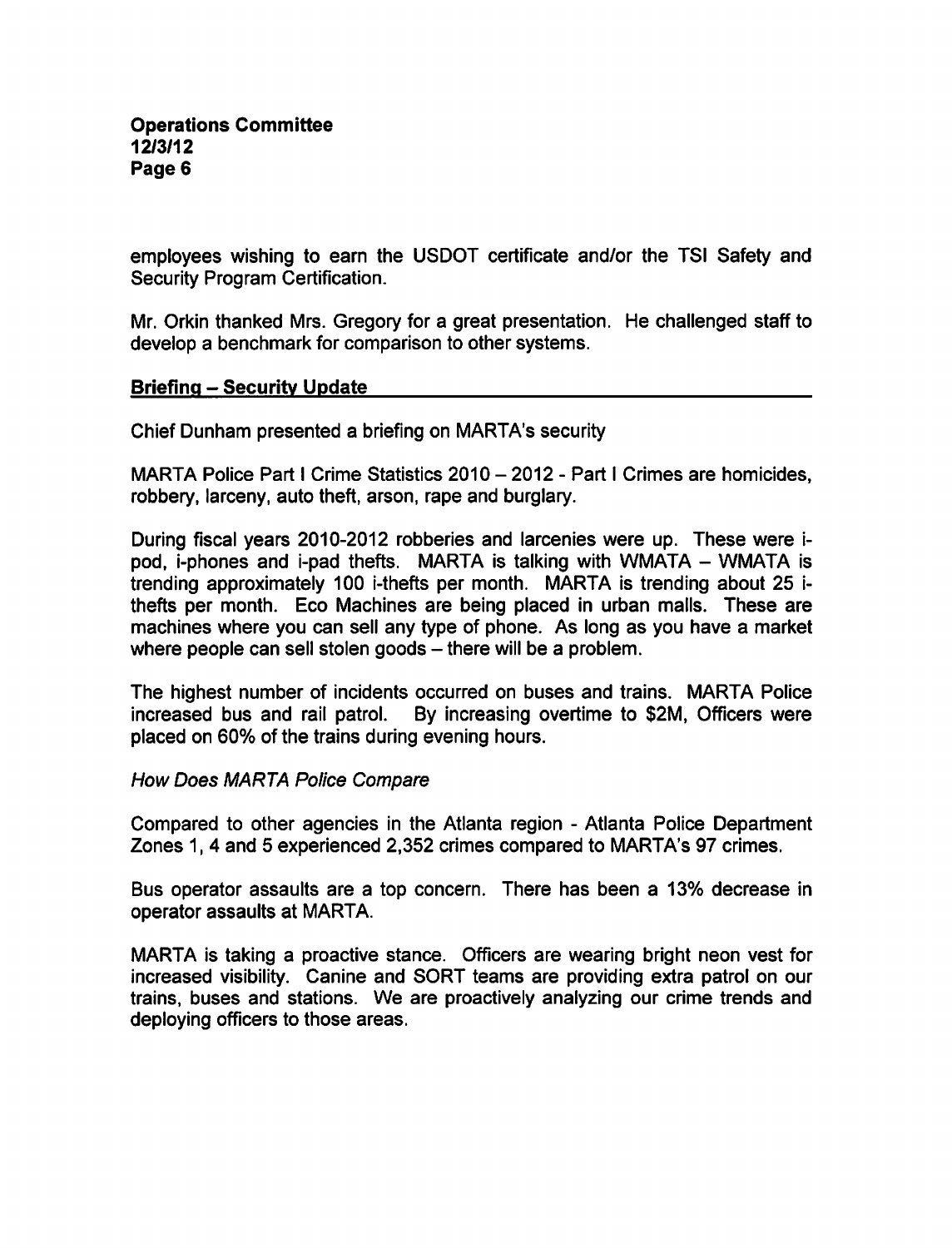# CCTV Expansion on Rolling Stock

Cameras are being installed on the trains, buses and paratransit. Due to gaps in shifts, deployment will change in January 2013 to put more police officers on the system.

New Initiatives

- MARTA hires sworn police Reserve Officers to provide greater visibility on  $\blacksquare$ trains to reduce overtime. (Reserve Officers are officers who have retired from MARTA or another jurisdiction). This officer has arrest power.
- Informational flyers to customers on the use of electronic devices in stations. The goal is for customers to be smart and informed riders.

Mr. Buckley asked for a timeline for CCTV.

Chief Dunham said CCTV is going well. There are currently 1,200 cameras in MARTA stations. The cameras have added benefits to MARTA stations in the area of criminal investigations, accident investigations, risk management and Authority liability. Staff will come back to the Board in the Spring to request approval of the CCTV expansion program (an additional 212 cameras for coverage of elevator and escalators). An additional 588 cameras will be added to remote sites – bus garages, rail yards, etc. All cameras will be in place by May 2015.

Full bus installation began November 1, 2012. To date, twenty-three (23) buses are complete. Final installation will be done by June 2013.

Rail car camera installation will begin April 2013. Mobility van installation will begin July 2013. The entire project will be complete by June 30, 2014, to include wireless infrastructure.

Chief Dunham thanked Mr. Buckley, noting that he was involved in the camera project from the beginning. From the beginning, Mr. Buckley stressed that MARTA install public view monitoring. The vendor is now recommending public view monitoring to other systems.